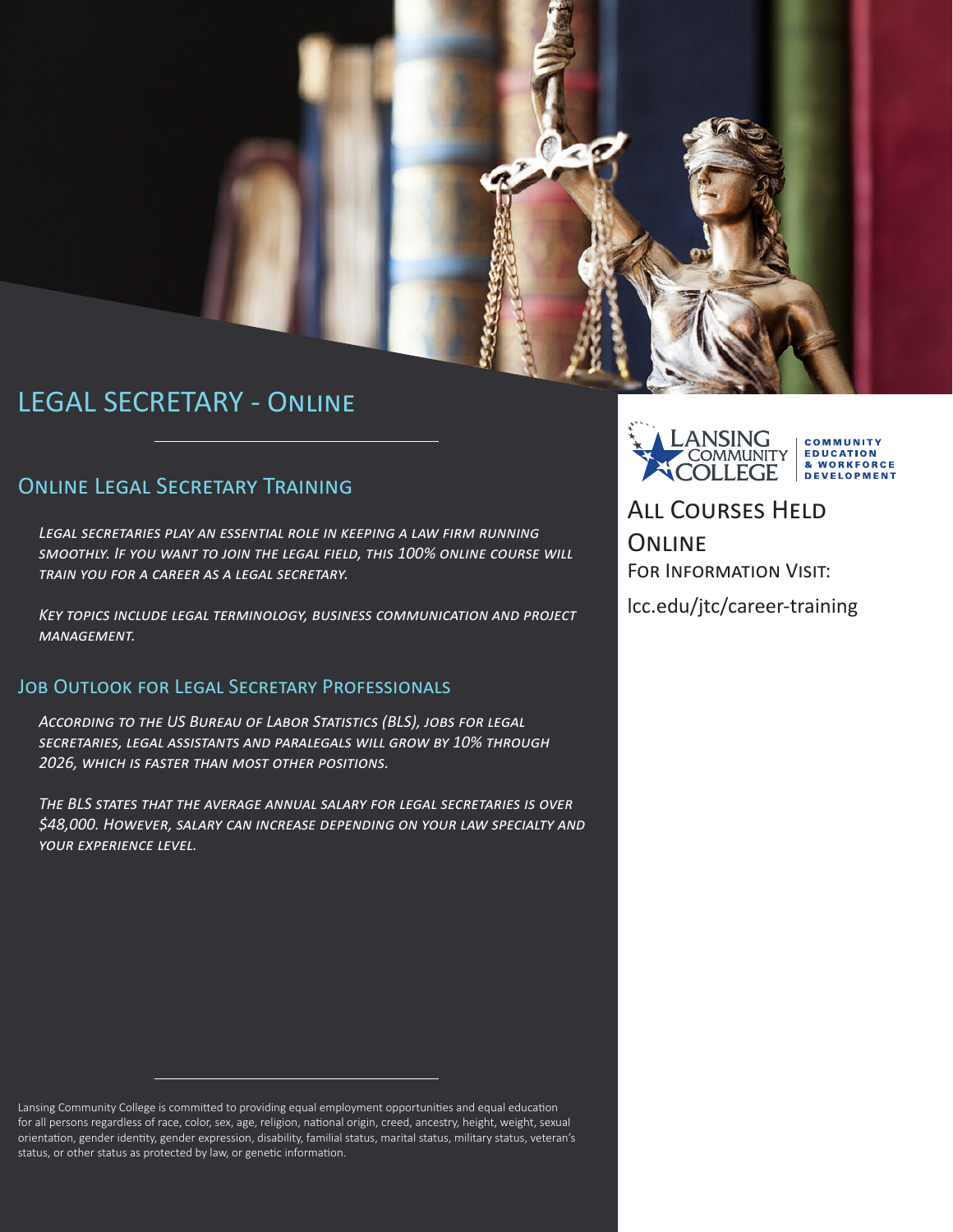

## LEGAL SECRETARY - Online

### Course Objectives

- *Manage the front end of a legal office*
- *Attend to accounting and QuickBooks details for attorneys*
- *Use legal terminology effectively*
- *Complete basic legal writing tasks*
- *Manage projects in legal offices*
- *Communicate persuasively and effectively*

#### **CURRICULUM**

- *1. COURSE INTRODUCTION*
- *2. LAW OFFICE MANAGEMENT*
- *3. LEGAL TERMINOLOGY*
- *4. INTRODUCTION TO THE LEGAL SYSTEM*
- *5. LEGAL WRITING*
- *6. INTRODUCTION TO ACCOUNTING*
- *7. INTRODUCTION TO EXCEL*
- *8. INTRODUCTION TO QUICKBOOKS*
- *9. PERSUASIVE COMMUNICATION*
- *10. PROJECT MANAGEMENT*



All Courses Held **ONLINE** For Information Visit:

lcc.edu/jtc/career-training

Lansing Community College is committed to providing equal employment opportunities and equal education for all persons regardless of race, color, sex, age, religion, national origin, creed, ancestry, height, weight, sexual orientation, gender identity, gender expression, disability, familial status, marital status, military status, veteran's status, or other status as protected by law, or genetic information.